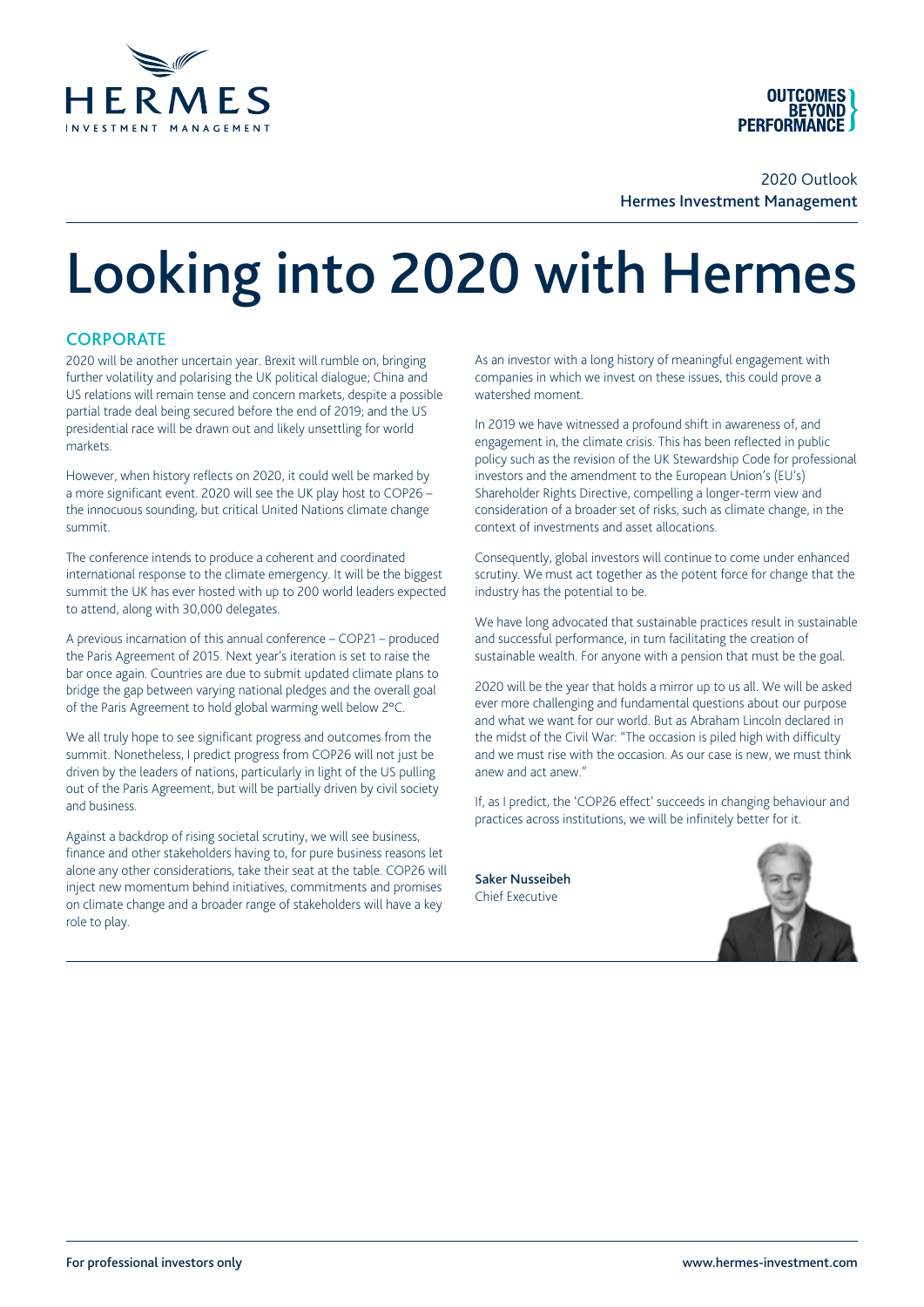Two risks will dominate the investment landscape in 2020, one political and one environmental.

The political risk has two forms, both connected to trade. Every 80- 100 years the British political system tears itself apart over the issue of tariffs – the Corn Laws imposed restrictions on imported food and grain between 1815 and 1846, Winston Churchill switched from the Conservative Party to join the Liberals in protest at the policy of protectionist tariffs preferentially favouring trade with the Empire in 1904, and in the coming year once again there will be fallout from the Brexit situation finally being resolved that has affects that reach far beyond the boundaries of Westminster.

The second aspect that will occupy our attention is the US presidential election towards the end of the year. In the lead up, the current trade tensions between China and the US will finally reveal themselves as a full-blown tech war, with the world lurching towards a splintered digital future. The heightened uncertainty that these risks bring will result in both investment opportunities and perils.

Finally, climate change, both in absolute terms and with respect to transition risk, will still be a great concern for investors. Greta Thunberg laid down the challenge at the UN in September, and now asset owners and investment managers have an imperative to reject our old neoclassical ways of thinking and to wholeheartedly embrace regenerative economics, recognising that we face a stark choice between acting now or accepting the unfathomable consequences of delay.

Eoin Murray Head of Investment



Climate change will be the resounding theme for 2020 as regulators around the globe take an ever-closer interest in how asset managers, banks and insurers are assessing and responding to climate change risks and opportunities. The UK will lead the way on this, with the Prudential Regulation Authority and Financial Conduct Authority raising expectations on how firms implement and disclose the Task Force on Climate-related Financial Disclosures framework. None of this will be new for banks and regulators, for whom supervisory expectations in relation to climate change have already been strengthened in 2019, but for many asset managers there will be significant work ahead.

Where the UK goes, under the leadership of Bank of England Governor Mark Carney, others will follow – and so we can expect other jurisdictions to pick up the baton through similar moves. Germany and Australia are top contenders for fast follower status.

We also expect there to be a continued hotting up of the environmental, social and governance (ESG) debate in the US. Despite the June 2019 'Scarlett letters' speech by SEC Commissioner Hester Peirce, which decried ESG scores as an oversimplification of a set of complex facts (which, we would agree with), US regulator sentiment may well be at odds with changing US asset owner sentiment. This should drive debate – if not immediate policy action – in the US around whether in fact the riskier option is to ignore climate and wider ESG risks in strategic asset allocation and investment decisions.

Ingrid Holmes Head of Policy and Advocacy

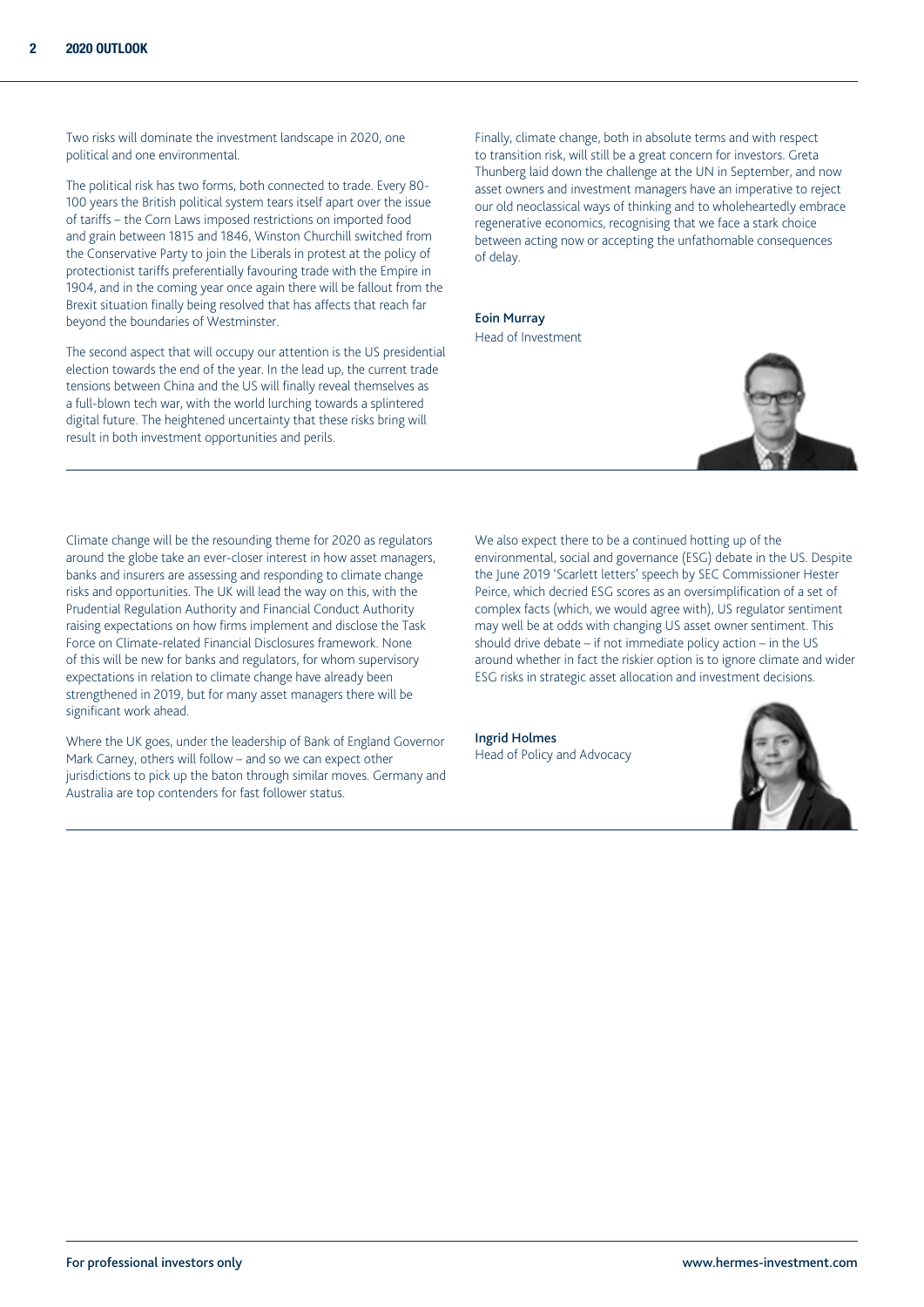The 2019 PRI in Person conference was the biggest ever with 1,800 attendees from 54 countries. Once the domain of the select few, almost the entire investment industry is now paying stewardship and responsible investment significant attention and commanding substantial resources despite pressure on margins. There are some who are doing it due to deeply-held beliefs, others who are simply paying lip service to gain a share in a growing segment of the market and those who want to ensure compliance with the demands of policymakers. In 2020, we undoubtedly expect to see continued momentum. We believe that the quality and effectiveness of stewardship and ESG integration will improve and that asset owners will increasingly discern between best practice approaches and so-called greenwashing. We expect improvement however to only be gradual as it takes time and effort to make meaningful change to an investment firm's processes and its people's mindsets and behaviours – both necessary if responsible investment practice is to be credible. Increasingly, stewardship will become a core investment activity, reflected in the purpose and values of firms.

Climate change and technology disruption to business models in different sectors will continue in 2020. To be sustainable, businesses will have to consider how such disruption might impact the way they

serve customers, employ staff and the impact they have on society. Neglecting their wider stakeholders will be detrimental to long term sustainable value. In 2020, we expect there to be continued pressure on the tech industry's approaches and underlying values relating to data privacy and artificial intelligence (AI). The extractives, utilities and automotive sectors will remain under climate change pressure and we are likely to see airlines and airports come under more scrutiny in 2020. We should also see more banks and investment houses reducing primary capital flows to carbon-intensive projects and a proliferation of thematic funds. Food and other consumer goods manufacturers will need to pay more attention to the usefulness (e.g. nutrition), utilisation and recyclability of their products and packaging as well as how they can optimise the level and effectiveness of their distribution networks. Across all sectors and globally, we should expect to see radical changes in HR processes as companies seek to address diversity gaps.

Leon Kamhi Head of Responsibility



The global economy has slowed down sharply over the last few years, from a growth rate of almost 4% in 2017 to about 3% in 2019. Looking ahead, the outlook is uncertain, with the trajectory set to be shaped by the evolution of monetary, trade and fiscal policies.

The geographical divergence (that is, the outperformance of the US compared to the rest of the world) that prevailed in 2018 has morphed into a sectorial divergence over the course of 2019. The dichotomy between businesses – held back by policy uncertainty, notably concerning trade – and consumers – buoyed by a solid labour market – is unlikely to be sustainable. The labour market will be key, as it could act as a transmission channel for stress from businesses to consumers.

The policy mix will be crucial. Central banks have eased monetary policy in a coordinated fashion in 2019 (according to the Bank for International Settlements, there have been 38 cumulative rate cuts globally during the first nine months of the year), but doubts about the effectiveness of monetary policy have built up. For a start, it

takes about 18 months for monetary easing to be fully transmitted to the real economy. More fundamentally, monetary policy tools are constrained and possibly ineffective in the current circumstances of high policy uncertainty and structural issues. It is unlikely that monetary policy has enough room to offset the impact of an outright trade war, should it happen, without significant fiscal easing.

A more active role for fiscal policy looks appropriate. However, anticipation in financial markets might be overblown. Fiscal stimulus is on its way (and populism is pushing in that direction), but a fiscal bazooka is unlikely to be imminent given the political configuration. The US presidential election later in the year might provide more clarity.

Silvia Dall'Angelo Senior Economist

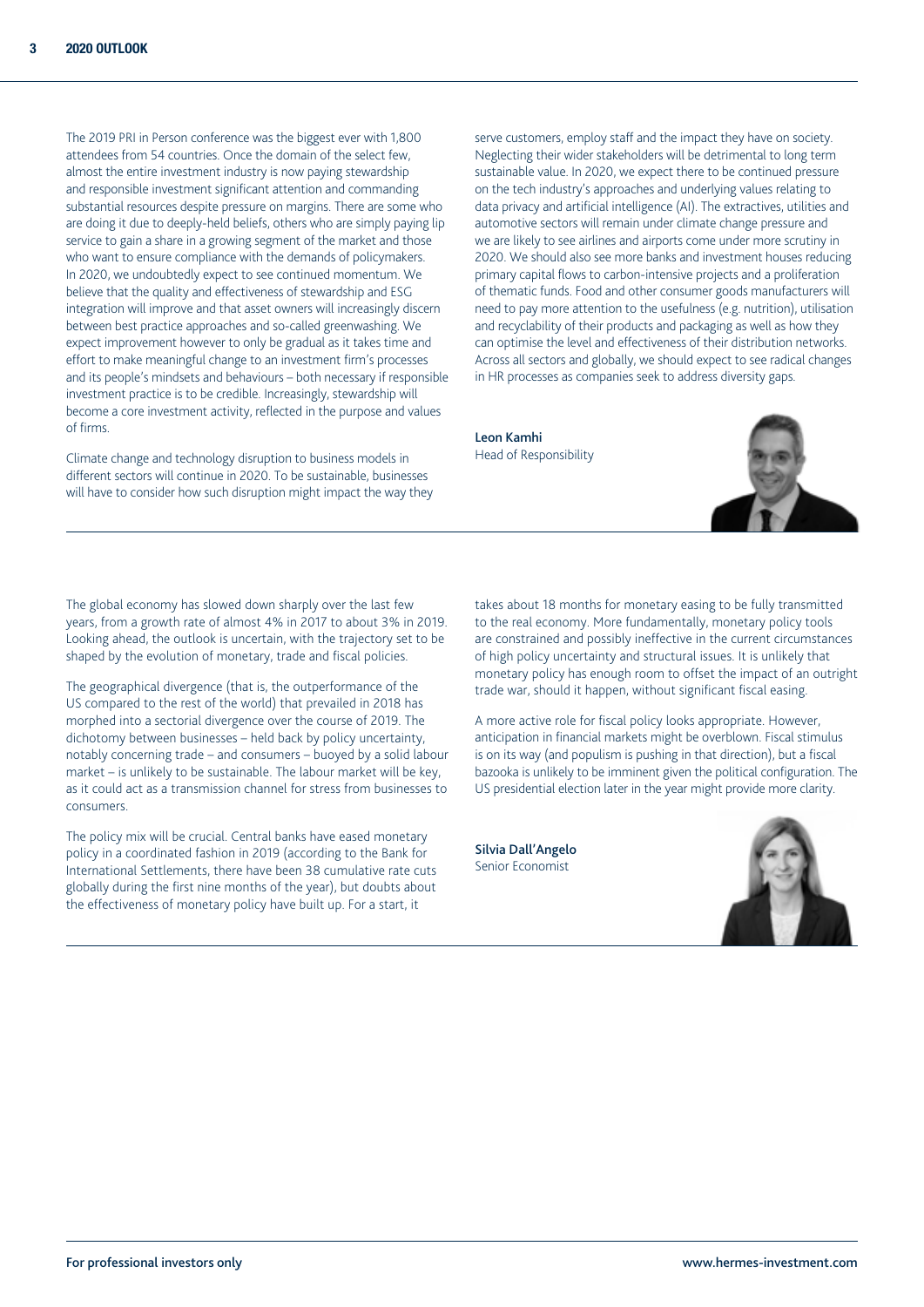#### **STEWARDSHIP**

The climate crisis is likely to remain top of the investor agenda in 2020. As a participant in Climate Action 100+, we will continue to encourage some of the world's biggest polluters to reduce emissions to help meet the goals of the Paris Agreement. We will also ask companies outside the scope of this initiative to consider climate-related risks and disclose these to investors.

Another key environmental theme for 2020 is the battle to reduce plastic packaging waste: we will be challenging companies to think about how they can adopt circular economy solutions, as well as shifting away from single-use plastic altogether over the longer term. Our engagements will also expand to cover issues such as biodiversity impacts and food waste, as sustainable proteins move up the agenda.

On governance, we have once again toughened our voting guidelines on diversity in several key markets. In the UK, gender pay gap reporting revealed little progress year-on-year, suggesting a step-change is needed at every level.

Another area of concern is around the use of AI and the potentially negative impacts on society and the individual. We will be intensifying our engagement on these issues in 2020 by focusing on AI applications in sectors outside of technology, such as financial services and healthcare.

Engaging on the UN's Sustainable Development Goals (SDGs) to encourage companies to contribute to solving problems such as inequality, poor health, climate change and poverty will continue into next year. The SDGs provide us with an opportunity to engage robustly along the value chain from supply to distribution.

It is our strong belief that companies can only create and preserve long term value if they profitably provide goods and services that meet societal needs. As the magnitude and materiality of sustainability issues threatening long-term value creation continues to rise, so will our expectations of companies. Therefore, we will increasingly benchmark performance and expect companies to set ambitious targets to achieve positive outcomes in line with long term societal expectations.

Dr Hans-Christoph Hirt Head of Hermes EOS



## **EQUITIES**

Slowing global economies coupled with heightened geopolitical risks have led to a deteriorating economic outlook. Globally, central banks are in an easing cycle and bond yields are likely to remain lower for longer. Global Purchasing Managers' Index (PMI) data is already pointing to a manufacturing recession in many countries. We expect the services sector to follow suit, US employment levels to start to fall, and that monetary responses will be insufficient to spark a global rebound.

Recognition of a global synchronised downturn could weigh heavily on cyclical stocks, pushing them towards historically low valuations. Quality names should perform relatively better. This downbeat economic scenario could create opportunity in the cyclical part of the market, as we anticipate a consensus would form around the need for a fiscal spending boost, starting in Europe, spreading to the US and from there to emerging markets over the next 18 months. Until this scenario becomes evident, however, the portfolio will remain tilted towards quality. In any case the fund already maintains some exposure to quality cyclicals that will benefit when the global economy turns up.

Today, few emerging-market countries exhibit the kind of macro vulnerabilities evident in 2013, and most offer positive interest rates after adjusting for inflation. The combination of a valuation discount, slowing global growth and the resulting lower yields should be particularly beneficial for asset prices in economies that can grow despite global headwinds such as trade wars.

Our bottom-up growth estimates for the portfolio indicate good medium to long term prospects, as it is well represented in secular areas of growth, such as the rollout of 5G, digitisation, logistics, premiumisation, and demand for healthcare and financial services.

Gary Greenberg Head of Global Emerging Markets

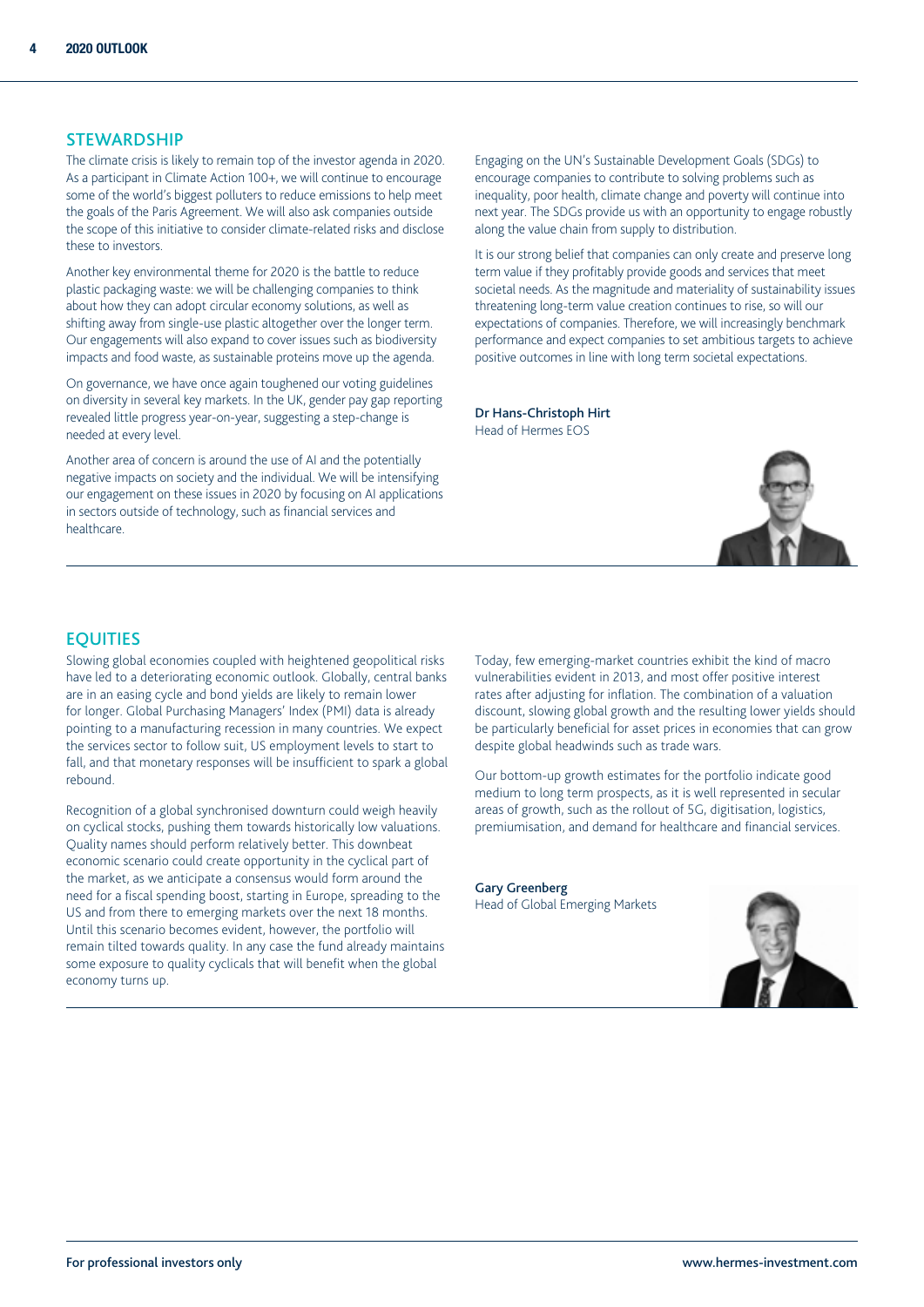Since the financial crisis in 2008, growth has consistently outperformed value. This outperformance has accelerated since 2017, to the extent that growth is now more expensive than at any time since the tech bubble at the turn of the century, even allowing for September's value rally. Global economic indicators have started to worsen, exacerbated by US-China trade tensions, Brexit uncertainty, Middle East tensions, protests in Hong Kong and numerous other geopolitical risks and flashpoints. This backdrop has polarised investor sentiment and prompted sharp swings in risk appetite, which may be a signal that the drivers of the current bull market are becoming less sustainable. A market inflection is likely to normalise the relative valuation between growth and value.

However, as growth rates decline, the likelihood of lower interest rates increases, with some equity investors welcoming weak economic news in the hope that this will prompt central banks to cut rates further, propelling markets – and growth – even higher. As such, predicting when the growth rally is likely to end is extremely difficult. For the moment, the worsening economic backdrop and the lowerfor-longer rate environment is holding sway. However, we remain cognisant of the valuation of the companies in which we invest, believing that while markets are currently ambivalent towards the price of growth, this phenomenon cannot continue indefinitely.

Geir Lode Head of Global Equities



Engaging with companies at the smaller end of the market cap range on SDG-related initiatives is exceeding expectations; boards are having to consider to a much greater extent than they have done in the past (if they were at all) what they are doing about sustainability and we have the opportunity to be closely involved in that process and to contribute to it. We are speaking to more people at companies than we ever have before.

It also turns out that we are gaining additional investment insight from our engagement activity, in effect getting a better understanding of the quality of a business by looking at it from either a different perspective or looking into some aspects of the business in greater detail.

In the small-cap market, smaller companies have given up some relative performance this year as the world economy has slowed and the market has become more risk averse. However, looking at longterm trends (25 years) in the market, small caps are below their trend whereas developed large caps, as represented by either the S&P500 or the MSCI World, are respectively at or just below one standard

deviation above theirs. Combined with their greater propensity for growth, which will likely be valued more highly in an overall low growth environment, this puts small caps in a favourable position.

Whilst small caps are inevitably more risky than large caps (although this might be less the case in this cycle given the bond-proxy nature of many large caps), what is less well appreciated is that this is less of a concern for truly long term investors; the incidence of loss in ten-year rolling returns in small caps is less than 1%, but this cannot be said of large caps. In other words, investors get compensated for taking additional risk. Given the diversification benefit that small caps also bring to a portfolio, it's not hard to see how they have punched above their weight in terms of contribution to investor returns over time.

Hamish Galpin Head of Smaller Companies



Yields have tumbled this year against a weak fundamental backdrop which has polarised the value/growth factors in the market. This was apparent in early September, although only partially. Growthstock valuations are at premiums not seen in the past decade, but in the late 1990s and early 1970s (the Nifty Fifty era) valuations were even more extreme. That said, the potential for a value rally is still there. For many value stocks, year-on-year earnings growth should start to improve as we move into 2020. But in light of some mixed manufacturing (and even services) data, it may well take more than just easier year-on-year comparisons for there to be a meaningful and sustained shift from growth to value. This would require a clear catalyst in the form of a settled US-China trade dispute, a coordinated increase in fiscal spending, a shift in the yield curve or agreement on the interminable Brexit question. None of these seem likely at present, but that could change quickly and given how bearish sentiment is any rotation could be significant. As we move into 2020, the market may find itself more led by the fundamental

growth of companies and their valuations rather than yield led. There will certainly be risk in the markets and we may find a number of more cyclical companies masquerading as growth stocks as the earnings season progresses. Investment decisions have largely been about making a binary call on movements in bond yields, which may continue should economies continue to weaken. However, fiscal action from policy makers seems plausible which would put a floor under yields for now and lead to a more discriminating fundamentally led market. Our decisions are not driven by style characteristics, but we are aware of the valuation dichotomy. Whether we see a sustained style rotation or not, the portfolio is well balanced. Over the long term, bottom-up fundamentals should win.

James Rutherford Head of European Equities

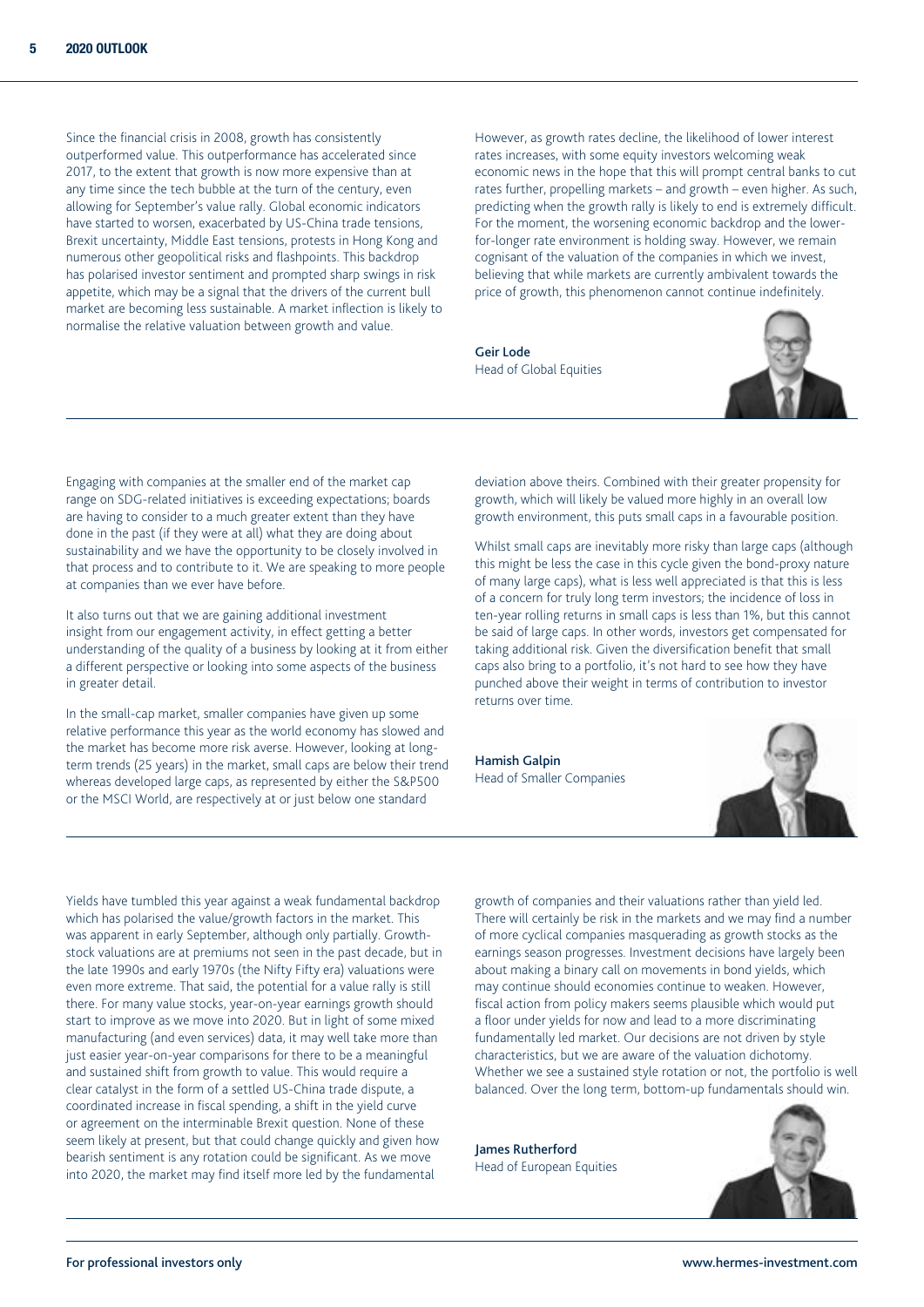Within Asia ex Japan, after years of relative underperformance, compelling opportunities have emerged in two key parts of the market – 'value' and lower market cap stocks.

A low interest rate environment (that encourages investors to pay up for the distant positive cash flows projected for quality growth stocks, now hardly discounted at all) has also resulted in an extended down cycle in many cyclical value stocks (as the low interest rate environment slows the exit of excess capacity, even poorly run companies linger for longer, exacerbated by continued Chinese state-sponsored investment in unneeded capacity), with investors refusing to see through the down cycle. This has resulted in a recently-exacerbated extreme disparity between the valuations of 'value' and 'growth' companies, that we don't believe is justified despite the current environment.

Lower market cap stocks have been hard hit by a switch from 'active' to 'passive' by many investors. A renewed focus on liquidity by fund manager risk departments – specifically on the mismatch between daily liquidity offered and the time it takes to sell stocks -

has resulted in many active managers (suffering redemptions) selling even favoured lower liquidity stocks first to prevent such stocks from comprising a larger part of a shrinking portfolio.

At the intersection of value and small cap we are seeing some companies that trade at substantial discounts to not only intrinsic value, but in some cases to the net cash held on balance sheets for even strongly and consistently profitable companies paying high dividends.

Perhaps 2020 will be the year that, irrespective of the prevailing interest rate environment, value and lower market cap stocks outperform as managers recognise the compelling opportunity available and bid them up.

Jonathan Pines Head of Asia Ex-Japan



The continued resilience of the US economy surprised many in 2019 and translated into solid market returns. Consumer spending continues to be underpinned by a healthy balance sheet, an unemployment rate at 50-year lows and a consequent increase in wages and spending. The US consumer accounts for 60%-70% of the US economy.

Looking into 2020, we expect the US economic expansion to continue, although growth is likely to be tempered somewhat by global economic headwinds. The manufacturing sector is particularly exposed to uncertainty surrounding trade negotiations with China (and Europe). However, acknowledging this uncertainty, the Federal Reserve appears benign and has embarked on a policy of rate cutting. The consumer remains robust, in our opinion.

The political backdrop in the US remains unpredictable, but it is worth remembering that 2020 is an election year and President Trump will be hopeful of re-election. It seems clear that he has set the economy as the central tenet of his re-election case. To the extent he is able, one must assume he will do all in his power to ensure the economy is firing on all cylinders as we head into the autumn election process. An imminent, deep recession appears to us to be a low probability event.

With regards to the market, current positioning reflects this confusing backdrop, with investors herding into parts of the market which appear 'safe' (quality growth) and eschewing more cyclical stocks. In some cases, it appears that such stocks are pricing in the end of the cycle and/or a permanent impairment to their intrinsic value. While we continue to balance exposures within the portfolio, such cases offer a potentially attractive opportunity to acquire attractive franchises at rare discounts. Interestingly, longer-term private capital is acquiring public assets and the portfolio has seen an uptick in M&A activity. More broadly, top line revenues, operating profits and earnings per share (EPS) are all forecast to grow over the coming 12 months and any postponement to tariffs or a trade resolution could act as a further positive catalyst. And so we head into 2020 sticking to our guiding mantra: 'proceed, but with caution'.

Mark Sherlock Head of US Equities

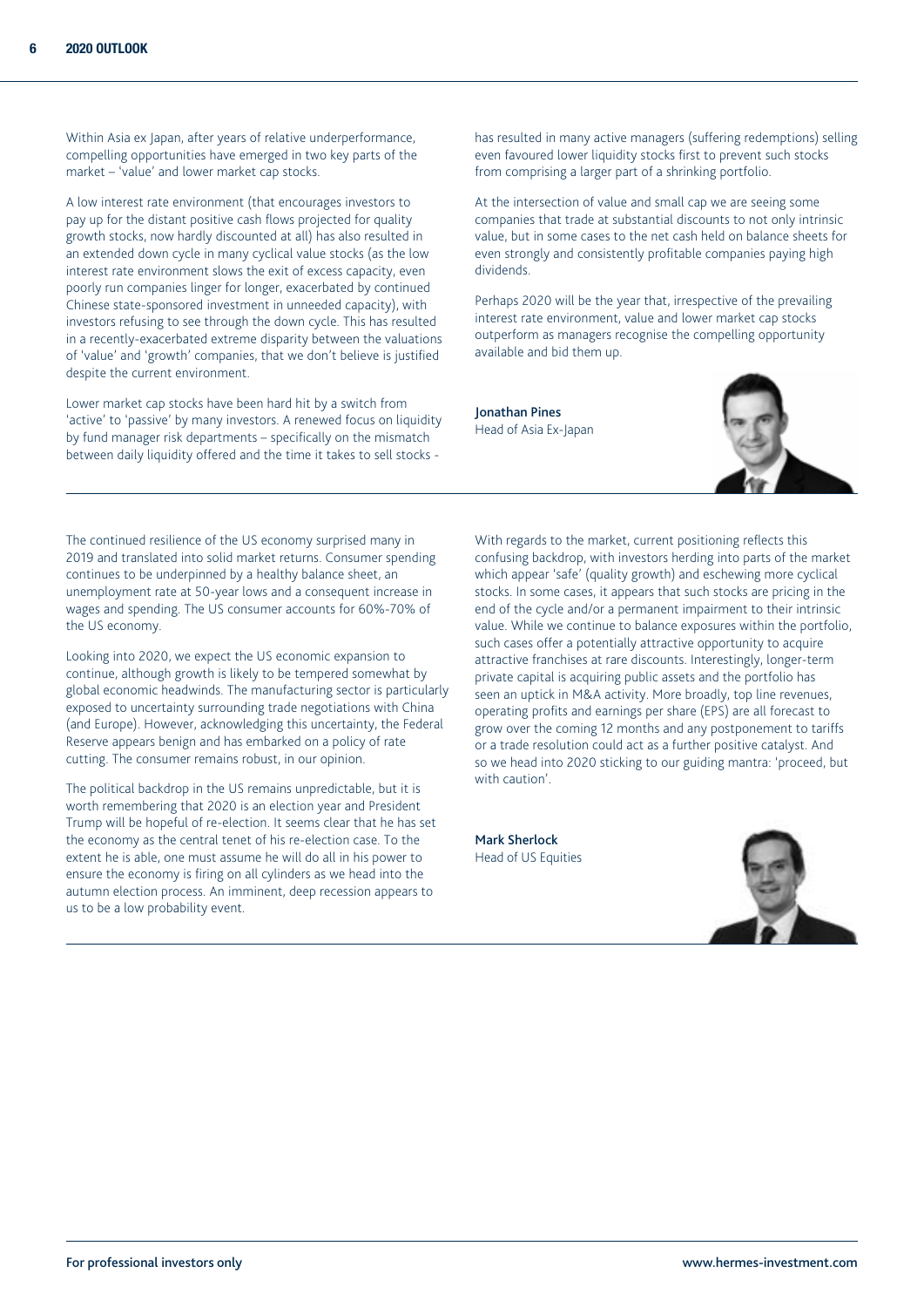### FIXED INCOME

And so the train rolls on. 2019 was an outstanding year for Fixed Income as an asset class with significant potential for alpha and a number of important themes that weigh heavily on the outlook for 2020. The first is, of course, the huge growth in negative-yielding assets across the globe and the planet eater effect that this has on spreads in other parts of fixed income markets. With over \$17tn of negative-yielding assets and the lowest BBB to BB spread differential in history one might be forgiven for thinking there is nothing left to invest in. The second major theme was the huge change in appetite for rate risk and the knock-on effect this had on low duration products such as leveraged loans. Third of the major themes we should highlight is the healthy differentiation across quality with CCC-rated credit in particular having by far the worst year within fixed income. The final theme is the continued growth of private markets.

So where does this leave us as we look into 2020? Far from thinking there is nothing left to gain from Fixed Income we actually see 2020 as rich in opportunities; years in which there are super normal (more than one standard deviation above mean) returns in our asset class are almost always followed by meaningfully positive years and we expect 2020 to be similar. Flexibility and caution are the two watchwords we believe are most relevant as we perceive risk within both the super tight end of the credit spectrum and within private markets (see our commentary ["Illiquidity: understanding the premium in fixed-income](https://www.hermes-investment.com/ukw/insight/fixed-income/illiquidity-premium-fixed-income-markets/)  [markets"](https://www.hermes-investment.com/ukw/insight/fixed-income/illiquidity-premium-fixed-income-markets/)). Having disliked most aspects of syndicated leveraged loans through 2019 we are starting to see some value there, increased investor discipline and discrimination are helpful. There are few reasons to believe 2020 will either be low volatility (in light of macro risks) or free from defaults, but if we are mindful of these, we feel confident that a good year lies ahead. In traditional Fixed Income style, we also hold out a little hope that the correction that is probably long overdue will begin to arrive in 2020.

Andrew Jackson Head of Fixed Income



The global macroeconomic picture continues to suggest that we will go into 2020 in slowdown mode that only falls short of a broad recession, thanks to supportive monetary policy which is both necessitated and facilitated by inflation expectations that remain firmly anchored, particularly in Europe.

Earnings growth remains predictably lacklustre, while corporate credit metrics are slowly deteriorating. Financials' profitability is under pressure in a low interest rate environment while capital buffers built since the crisis are strong. For some, even this is too much to bear and we will see default rates rise in 2020, combined with worryingly low recovery rates – a hangover from years of covenant light issuance coming back to bite.

This uncertain backdrop will have implications on capital allocation toward more defensive, creditor-friendly activity, with only the very top tier names deemed able to return cash to shareholders.

Sentiment is mixed, with evidence of discipline when it comes to primary market access being contradicted by extremely low levels of volatility both within equity and fixed income. Whilst this may suggest some unwelcome complacency, the technical backdrop remains strong across credit markets. A large amount of negative-yielding assets is

encouraging strong inflows into spread products, with leveraged loans the only notable laggard.

While spreads look only moderately tight, the convexity profile of the return-seeking segments of credit remain challenging, particularly in the European high-yield market where many bonds are now trading above their next call price leaving them particularly susceptible to interest rate and/or spread widening. In such an environment, boosting yields needs to be done in a considered way. We see merit in taking subordination risk further down the capital structure amongst industry leaders.

In a world of uncertainty, we see significant value in being nimble. Overall our view remains negative, and we would look to benefit from dynamism to capitalise on the inevitable pullback that we are set to have to add opportunistically in a dislocated environment.

Fraser Lundie CFA, Head of Credit

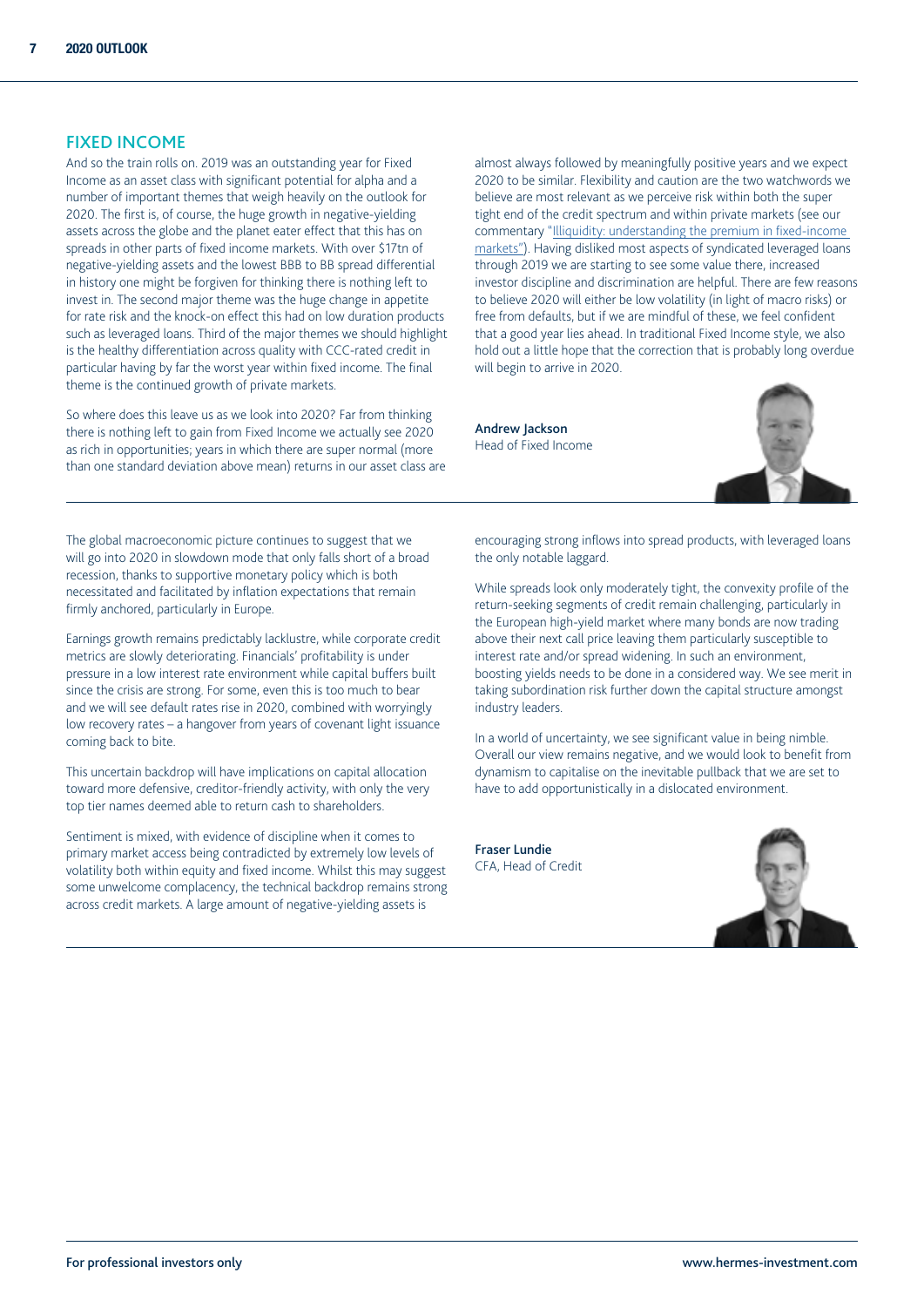Some antiquated thinking shows "green" is the new black. However, indications from all corners of the debt capital markets and an evolution in corporate culture show that sustainable fixed income is no fad, but rather it is here to stay. The AUM of global bond funds with an ESG tilt has grown by 19% per annum since 2015 (FN: Broadridge). Meanwhile, the growth of the ICE BofAML Green Bond Index over the last five years has been torrid: from \$55bn in 2015 to \$345bn at 31 October 2019. During 2019 we have also seen issuance of 'blue' bonds; 'social' bonds; 'transition' bonds, and finally, the world's first SDG-linked bonds with coupon step-ups. Also in 2019, the principal rating agencies each launched renewed efforts to augment both the implementation and reporting of the integration of ESG factors in credit ratings.

And what of corporate culture? In August, the US [Business Roundtable](https://www.businessroundtable.org/business-roundtable-redefines-the-purpose-of-a-corporation-to-promote-an-economy-that-serves-all-americans)  [released a new statement on the purpose of a corporation, which](https://www.businessroundtable.org/business-roundtable-redefines-the-purpose-of-a-corporation-to-promote-an-economy-that-serves-all-americans)  [declared that the 181 CEO-members "commit to lead their companies](https://www.businessroundtable.org/business-roundtable-redefines-the-purpose-of-a-corporation-to-promote-an-economy-that-serves-all-americans)  for the benefit of all stakeholders – customers, employees, suppliers, [communities and shareholders](https://www.businessroundtable.org/business-roundtable-redefines-the-purpose-of-a-corporation-to-promote-an-economy-that-serves-all-americans)." In September, 130 signatory banks

launched the Principles of Responsible Banking in order to "help the industry to demonstrate how it makes a positive contribution to society." All whilst company after company is pledging to reduce their carbon footprint and/or use of plastics.

And while all of this points to even more to come in 2020, the critical factor that ensures there is no going back on progress made in sustainable fixed income, is that regulators and leaders around the world support this evolution. Progress we've seen to date includes the revision of the UK Stewardship Code comprising specific language around fixed income and China's latest Five-Year Plan outlining incentives for green bond issuance and ESG disclosures by companies.

Mitch Reznick CFA, Head of Credit Research and Sustainable Fixed Income



In 2019 we saw a drop off in transaction volumes in real estate, which also impacted the market for real estate loans. Continued Brexit uncertainty certainly played a role here. We have more recently seen somewhat of a reversal in this trend, though not much of a correction in asset prices. Many lenders are focussing their efforts in the core and prime parts of the market, thereby lowering lending margins in that space. As the cycle is getting rather long in the tooth, leverage (on a per square foot basis) is high and we would normally expect to generate increased margins to reflect that risk. As some tenants are struggling to maintain growth (not just in the retail sector), we will see downward pressures on both rents and values. Depending on political events, this has the potential to come to fruition soon in 2020, though the elections may deliver a government intent on fiscal stimulus which may see off a correction for a little while longer. Decades of upward only rent reviews, high business rates, a lower pound and changing consumer behaviours have dealt the retail sector a blow that we do not expect it to recover from by the end of 2020.

Mitigating climate change finally has the momentum behind it that it needs, and we expect this to feed through in valuations from next year. Efficient buildings will be in a much better position to maintain valuations and rental levels than less efficient and older properties. Increased focus on efficient operations of commercial real estate and engagement with landlords and tenants alike to reduce overall energy demand will deliver progress on the climate change transition. This is the start of a process that is likely to take the better part of two decades to complete; the goal being for the industry to achieve net zero carbon status.

Vincent Nobel Head of Asset Based Lending

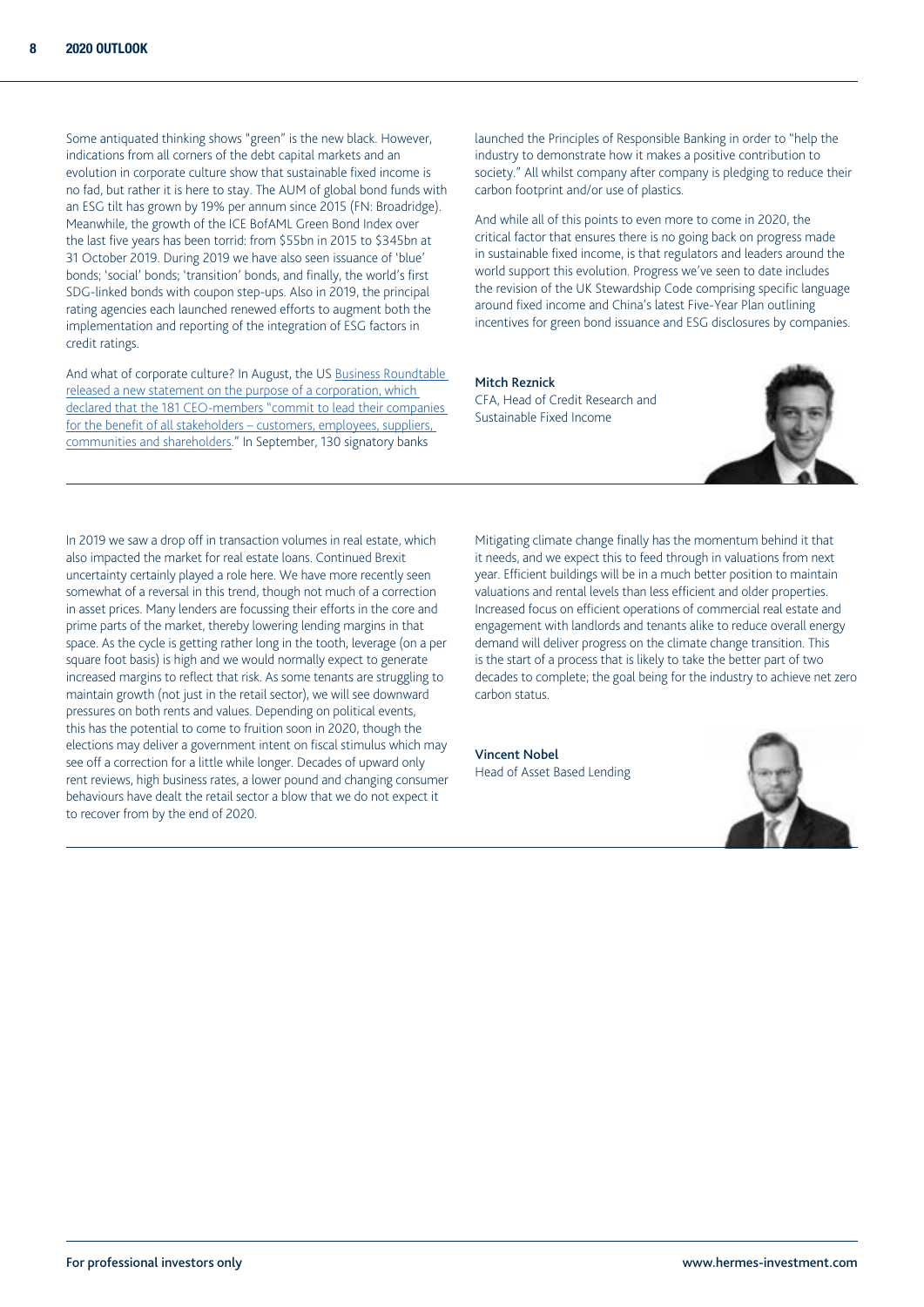#### MULTI ASSET

In 2020, we will see how effective central banks are at reinvigorating a fast aging cycle amidst an increasingly volatile and fractured geopolitical environment. The US presidential election is also likely to be packed with market-moving twists and drama. While current valuations and market indicators may signal an irrational dichotomy across asset classes, investors appear to have been extremely rational when swiftly integrating the "Fed put" the moment its existence was confirmed. Next year is likely to see a resolution of the contradiction between stocks and bonds. Should the global economy fail to react to the additional round of central banks policies, it is possible that the uber rationality of investors seen in 2019 will be tested.

In our view, 2017 marked the end of the broad-based and liquidityinduced asset reflation environment. Since 2018, we have entered a phase characterised by choppier and diverging market trends both across and within asset classes. This in turn has benefited active tactical allocation over passive alternatives. Mean-reversion strategies have also benefitted from a largely range bound market. We expect this setup to persist.

As bond yields have plummeted, we are less confident that government bonds can deliver as a hedge in a recessionary environment. Cross-asset momentum and long volatility strategies are tools that can supplement our bond exposure in delivering such profile.

Meanwhile, in an environment where inflation is low and expected to remain low indefinitely, we find comfort in accumulating inflation hedges. While we cannot confidently point to an imminent catalyst that would cause inflation to overshoot, we can be confident that the market at large would be caught unprepared if it did. Highly asymmetric pay-offs like this are worth the trouble.

Tommaso Mancuso Head of Multi-Asset



## PRIVATE MARKETS

We continue to remain cautious about the level of real estate pricing in absolute terms given the continued profound structural changes affecting the fundamentals of occupational demand. For many investors, of course, the positive yield gap between real estate and bonds continues to support the investment case for relative value which has arguably created a real assets bubble.

However, we are already witnessing outward yield movement across the retail sector as the underlying occupiers continue to face fixed overheads with no real wage inflation to support sales growth and further leakage of sales on-line; technology, urbanisation, demographic lifestyle trends and an increasing awareness of climate and environmental risks are all affecting how occupiers behave across all sectors of the real estate market. A conviction to understand the dynamics of occupational demand remains pivotal to the Hermes approach to deliver sustainable value with the principles of ESG firmly embedded within our investment processes. In this way, we believe we are able to measure and manage risk appropriately.

As highly active, responsible real estate managers with a long term approach to investing we see further opportunities to deliver holistic returns by creating great places, accessible and community engaged estates which are relevant to a diversified range of occupiers and which can attract and retain talent, thereby creating optionality to deploy capital over time commensurate with occupational demand.

Increasingly next year we expect to see further capital declines across the retail sector in particular as much of the existing space is no longer relevant, those managers which address the fundamental drivers of income and have integrated ESG within their analysis should outperform.

Chris Taylor Head of Private Markets

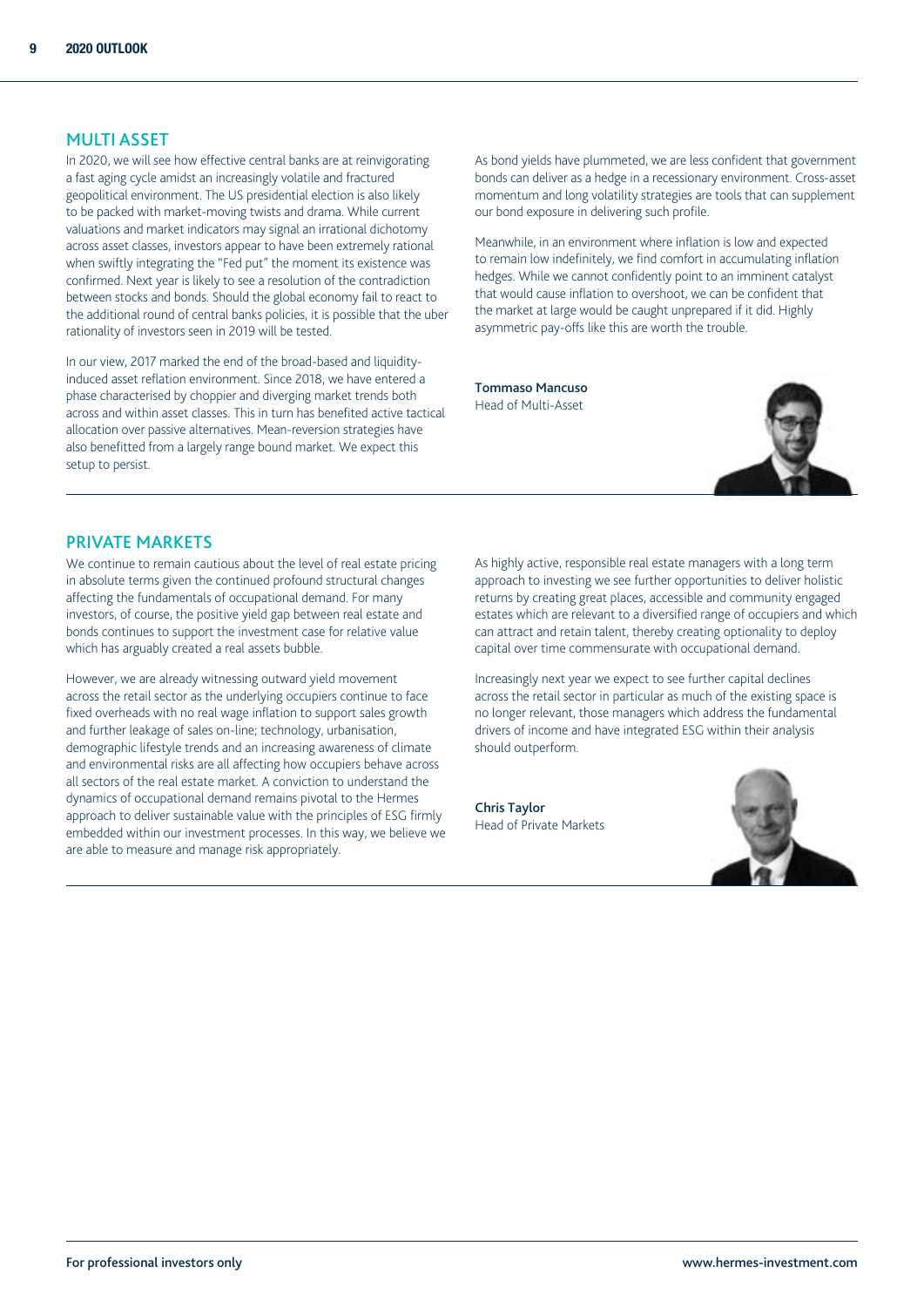With fundraising for direct lending strategies at an all-time high, and increased pressures for fund managers to deploy, competition for the best loans will remain acute in 2020.

Competition will not be centred on pricing but primarily on loan structures and lender protection rights. Unitranche lenders with return targets above current market yields will continue to seek to make themselves attractive to borrowers by increasing leverage on offer or relaxing covenant protection for example.

The smaller SME lending segment will continue to provide pockets of value as the banks are the lenders who control this segment. With the banks unwilling to compromise on loan protection rights and with yields remaining generous, this segment will continue to offer investors value.

In Europe, Scandinavia remains, in my opinion, the market that offers investors the best value. Lenders in this market benefit from a creditor-friendly legal environment coupled with attractive deal flow

and a benign economic environment. Germany will continue to be competitive but there will be value in loans to smaller Mittelstand companies. With ongoing uncertainty over Brexit, the UK market will continue to be less competitive. UK businesses in industries with significant exposure to consumer spending will be shunned and lenders will concentrate on stable businesses. This should see the sterling premium continue to rise. France will continue to offer little value due to weak legal environment and government initiatives which distort yields.

Patrick Marshall Head of Private Debt



The above is published solely for informational purposes and is not to be construed as a solicitation or an offer to buy or sell any securities or related financial instrument. The views and opinions contained herein are those of the author and may not necessarily represent views expressed or reflected in other Hermes communications, strategies or products.